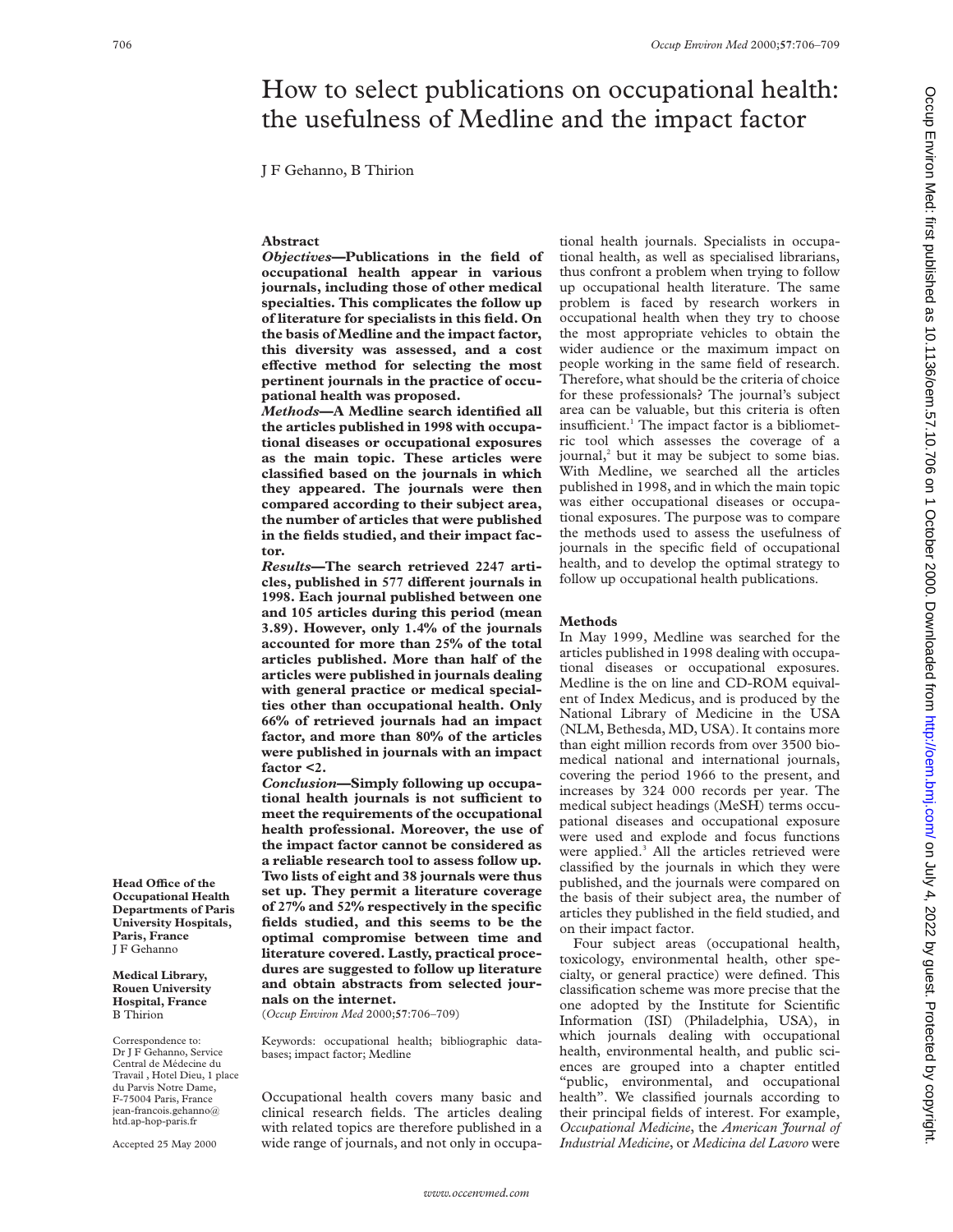*Table 1 Classification of journals according to the number of articles published in 1998*

| Articles published<br>by each journal<br>(n) | <i>Fournals</i><br>concerned<br>(n (%)) | Total articles published in<br>the journals in each<br>category $(n \ (%)$ |
|----------------------------------------------|-----------------------------------------|----------------------------------------------------------------------------|
| 1                                            | 333 (57.7)                              | 335(15)                                                                    |
| $2 - 10$                                     | 210 (36.4)                              | 774 (34)                                                                   |
| $11 - 20$                                    | 18(3.1)                                 | 274 (12)                                                                   |
| $21 - 30$                                    | 4(0.7)                                  | 101(4)                                                                     |
| $31 - 40$                                    | 2(0.4)                                  | 63(3)                                                                      |
| $41 - 50$                                    | 2(0.4)                                  | 85(4)                                                                      |
| $51 - 60$                                    | 0(0)                                    | 0(0)                                                                       |
| $61 - 70$                                    | 4(0.7)                                  | 255(11)                                                                    |
| $71 - 80$                                    | 1(0.2)                                  | 71(3)                                                                      |
| $81 - 90$                                    | 1(0.2)                                  | 83 (4)                                                                     |
| $91 - 100$                                   | 0(0)                                    | 0(0)                                                                       |
| $101 - 110$                                  | 2(0.4)                                  | 206(9)                                                                     |
| Total                                        | 577 (100)                               | 2247 (100)                                                                 |

classified in occupational health journals, *Toxicology Letters* or *Critical Reviews in Toxicology* were classified in toxicology journals, and *Environmental Health Perspectives* or *Chemosphere* in environmental health journals. In the analysis, we grouped journals dealing with occupational or environmental health and toxicology because those topics are closely related and because the distinction bewteen occupational health journals and environmental health journals tends to be more and more difficult to assess, as shown by the transformation in 1994 of the *British Journal of Industrial Medicine* into *Occupational and Environmental Medicine*.

The citation rate is calculated on the basis of the database science citation index (SCI), produced by ISI, which contains up to 13 million records and 150 million scientific citations, since 1964, from more than 4900 journals in many different research fields.<sup>4</sup> The citations are represented by the reference lists of articles from many of the world's scientific journals. The references are rearranged in the database to show how many times each publication has been cited within a certain period, and by whom. The impact factor is defined as the recorded number of citations within a certain year divided by the number of items published in the journal during the two preceding years.<sup>4</sup> In this study, the impact factors published in 1998 were used.

# **Results**

Out of 2247 articles retrieved, a total of 1269 were concerned only with occupational diseases, 745 only with occupational exposure, and 233 with both. The articles appeared in 577 different journals. Most of them were English language journals, but some were in German (n=184), in Russian (n=111), in Italian (n=72), in Spanish (n=47), in French  $(n=42)$ , in Polish  $(n=31)$ , in Japanese  $(n=15)$ ,

*Table 2 Number of articles published by group of journals, according to their main subject area*

|                      | Articles $(n \ (%)$ | $\mathcal{T}$ ournals (n $(\%)$ ) | Total impact factors of<br>journals |
|----------------------|---------------------|-----------------------------------|-------------------------------------|
| Occupational health  | 844 (37.6)          | 26(4.5)                           | 11.382                              |
| Toxicology           | 40(1.8)             | 14(2.4)                           | 13.018                              |
| Environmental health | 92(4.1)             | 14(2.4)                           | 13.291                              |
| Other                | 1271 (56.6)         | 523 (90.6)                        | 566.027                             |
| Total                | 2247 (100)          | 577 (100)                         | 603.718                             |

*Table 3 Classification of journals according to their impact factor*

| <i>Impact factor</i> | <b>Fournals</b><br>(n (%)) | Articles published in<br>these journals $(n(%)$ |
|----------------------|----------------------------|-------------------------------------------------|
| >20                  | 2(0.3)                     | 6(0.3)                                          |
| $10 - 19$            | 5(0.9)                     | 12(0.5)                                         |
| $5 - 9$              | 10(1.7)                    | 18(0.8)                                         |
| 4-4.999              | 9(1.6)                     | 37(1.6)                                         |
| $3 - 3.999$          | 19(3.3)                    | 68 (3.0)                                        |
| $2 - 2.999$          | 44 (7.6)                   | 147(6.5)                                        |
| $1 - 1.999$          | 83 (14.4)                  | 699 (31.1)                                      |
| <1                   | 149 (25.8)                 | 463(20.6)                                       |
| Not indexed in SCI   | 256 (44.4)                 | 797 (35.5)                                      |
| Total                | 577 (100.0)                | 2247 (100.0)                                    |

SCI=science citation index.

in Ukrainian (n=15), in Portuguese (n=9), in Dutch (n=4), in Serbo-croat (n=4), or in Slovenian (n=2).

Table 1 shows the journals classified according to the number of articles they published in 1998. Each journal published between one and 105 articles during this period (mean 3.89) but 1.4% of the journals published more than a quarter of the total articles and 94.2% of the journals accounted for only one half of the total articles published.

Table 2 presents the number of articles published by journals, classified according to their main subject area (occupational health, toxicology, environmental health, other specialty or general practice). Of the articles, 43.5% appeared in journals with the subject area occupational health, or closely related—that is, toxicology or environmental health. These journals represented 9.3% of the total number of journals. Nevertheless, more than half of the articles were published in journals with subject areas general practice or other medical or scientific specialties.

Tables 2 and 3 present the number of articles published in journals classified according to their impact factor. Only two thirds (65.6%) of the journals retrieved were indexed in the SCI, and thus had an impact factor. Furthermore, among the 54 journals with the subject area occupational health (or related to it), the impact factor was calculated by the ISI for only 25 (46.3%), and was <4.824 (mean 1.300).

Last but not least, although some articles appeared in journals with a high impact factor (*Nature Medicine*, *Lancet*, or *New England Journal of Medicine*), more than 80% of the articles were published in journals with an impact factor  $<$ 2.

## **Discussion**

Medline was used to identify all the information sources in occupational health, because this database contains information on all the fields relevant in occupational health, is available worldwide, and was adopted by many if not all medical libraries. Furthermore, it can be searched free of charge with the internet (through PubMed).

Nevertheless, Medline indexes mainly English language journals, is dominated by American publications, and, as the other biomedical bibliographic databases when used alone, is not exhaustive in the field of occupational health.<sup>1</sup> Despite these shortcomings, Medline includes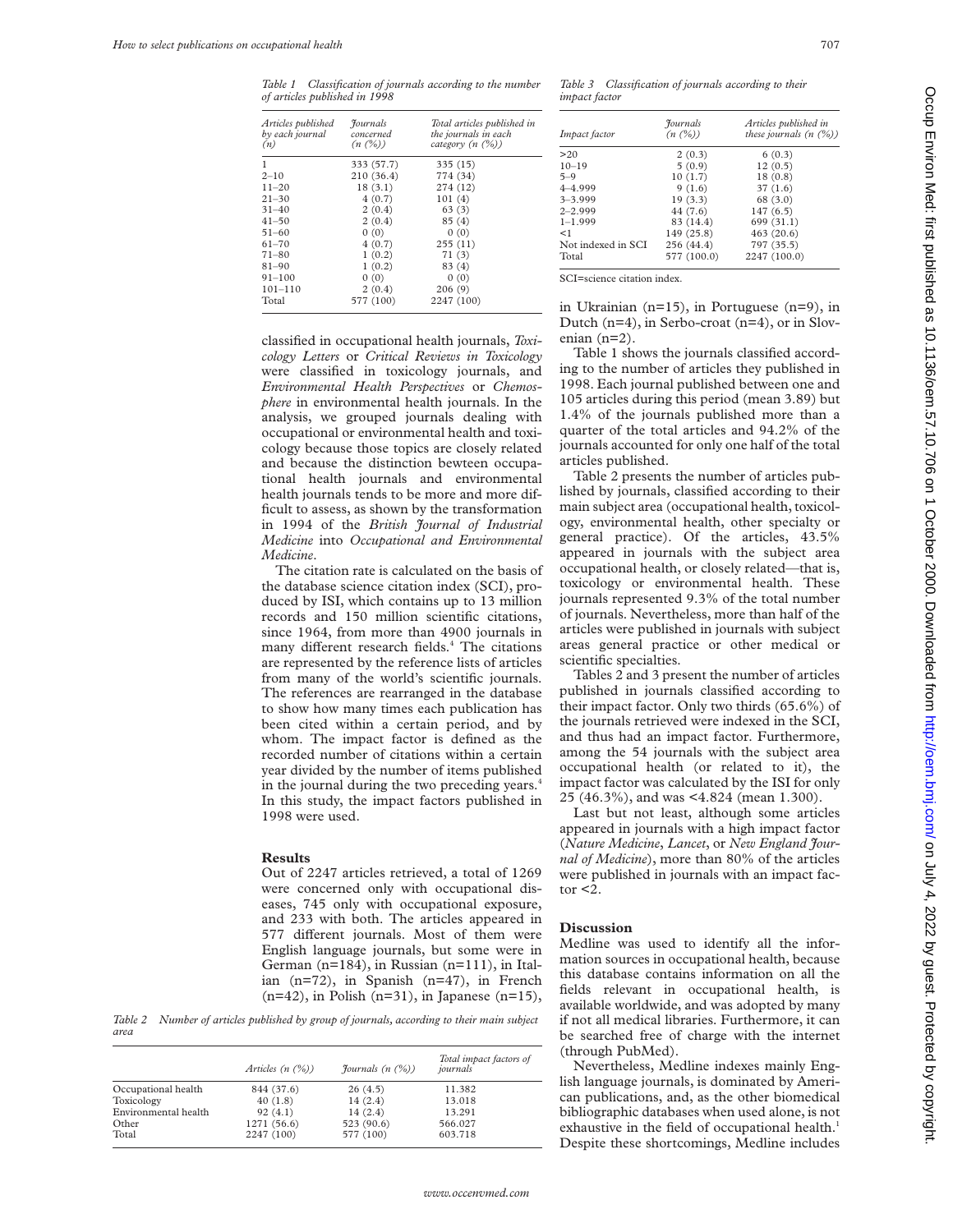| $>100$ Articles in 1998           | Impact<br>factor | 50–99 Articles in 1998                                                                                                                                   | Impact<br>factor                          | 10–49 Articles in 1998                                                                                                                                                                                                                                                                                                                                                                                                                                                                                                                                                                                                                               | Impact<br>factor                                                                                                                                                                           |
|-----------------------------------|------------------|----------------------------------------------------------------------------------------------------------------------------------------------------------|-------------------------------------------|------------------------------------------------------------------------------------------------------------------------------------------------------------------------------------------------------------------------------------------------------------------------------------------------------------------------------------------------------------------------------------------------------------------------------------------------------------------------------------------------------------------------------------------------------------------------------------------------------------------------------------------------------|--------------------------------------------------------------------------------------------------------------------------------------------------------------------------------------------|
| Am I Ind Med<br>Occup Environ Med | 1.280<br>1.681   | <b>Contact Dermatitis</b><br>Int Arch Occup Environ Health<br>I Occup Environ Med<br>Scand 7 Work Environ Health<br>Med Tr Prom Ekol<br>Occup Med (Lond) | 1.130<br>1.252<br>1.671<br>1.708<br>0.540 | Med Lav<br>Am Ind Hyg Assoc 9<br>Ann Occup Hyg<br>Lik Sprava<br>Int J Occup Environ Health<br>Occup Health Saf<br>Ind Health<br>Med Pr<br>Mutat Res<br>Arch Environ Health<br>Am J Epidemiol<br>Am J Respir Crit Care Med<br>Int I Occup Med Environ Health<br>Allergy<br><b>Health Phys</b><br>Eur Respir 7<br>Pneumologie<br>Environ Health Perspect Suppl*<br><i>Allergy Clin Immunol</i><br>American Association of Occupational<br>Health Nurses Journal<br>G Ital Med Lav Ergon<br>Ergonomics<br>Clin Exp Allergy<br>Environ Health Perspect*<br>Spine<br>Ugeskr Laeger<br>Cancer Epidemiol Biomarkers Prev<br><b>Environ</b> Res<br>Gig Sanit | 0.766<br>0.818<br>1.754<br>1.226<br>3.773<br>4.705<br>2.015<br>0.827<br>1.923<br>2.119<br>3.769<br>$\overline{\phantom{0}}$<br>0.749<br>2.559<br>2.119<br>1.568<br>2.932<br>1.552<br>0.726 |
|                                   |                  |                                                                                                                                                          |                                           | S Afr Med 7                                                                                                                                                                                                                                                                                                                                                                                                                                                                                                                                                                                                                                          |                                                                                                                                                                                            |

*Table 4 Periodicals classified in categories according to the number of articles they published in the fields studied in 1998*

\*Environmental Health Perspectives and Environmental Health Perspectives Supplement are two distinct journals, with different subscription procedures

a highly efficient hierarchical thesaurus and provides the explode and focus function. The focus function allows the search to be confined to the articles in which the topics studied are considered to be the main topics. The use of these two functions ensures that the search performed in this study was reliable in the two fields studied. Despite the fact that the database is not exhaustive, that the topics studied represent only a part of all the topics of occupational health, and that the focus function was applied, the number of retrieved articles shows the amount of literature which exists relating to occupational health. Furthermore, the number of journals involved confirms the diversity of sources, which may present problems to the occupational health specialist when trying to assess the most relevant journals to follow up.

It would seem advisable to select the most prominent journals in occupational health (*Occupational and Environmental Medicine, American Journal of Industrial Medicine, International Archives of Occupational and Environmental Health, Journal of Occupational and Environmental Medicine, Scandinavian Journal of Work and Environmental Health, Occupational Medicine (London), Annals of Occupational Hygiene,* and *International Journal of Occupational and Environmental Health)*. Nevertheless, these journals have published only 529 articles in 1998 in the fields studied—that is, 23.5% of the total articles. Moreover, following up all the journals with the subject area occupational health would lead to a follow up of more than 40 journals, but would still cover <50% of the relevant publications. Therefore, following up only occupational health journals is important but insufficient to cover the literature in occupational health; another method for selecting journals is still required.

An approach based on the impact factor of the journals retrieved in the search could be more useful. The impact factor of a scientific journal is the mean citation rate of all the articles contained in the journal and is widely considered as a quality ranking for journals. This is the only tool available but it has numerous shortcomings. Some are not specific to occupational health and have been reviewed by Seglen. <sup>4</sup> Briefly, the SCI covers about 4900 journals, mainly in the English language, compared with an estimated world total of 126 000. <sup>5</sup> Secondly, the impact factor is calculated in a way that favours review articles as they generally receive a greater number of citations than ordinary articles. Thirdly, the journal impact factor is not representative of the citation rate of individual articles in the journal. Seglen<sup>6</sup> has shown that the most cited half of the articles are cited, on average, 10 times as often as the least cited half. Thus, the impact factor cannot readily be applied to assess the citation rates of individual articles in the journal nor to evaluate individual scientists.

In the specific field of occupational health, the fact that more than half of the journals retrieved in the search are not indexed in SCI is a definite bias. This result would probably have been even worse if a less American dominated database—such as Embase—had been used. 1 Furthermore, the impact factors of the few occupational health journals for which the impact factors exist are less than 2.119 (*Environmental Health Perspectives*) except for *Critical Reviews in Toxicology* (4.824) which is at the border end of occupational health. This can be compared with the mean impact factor of